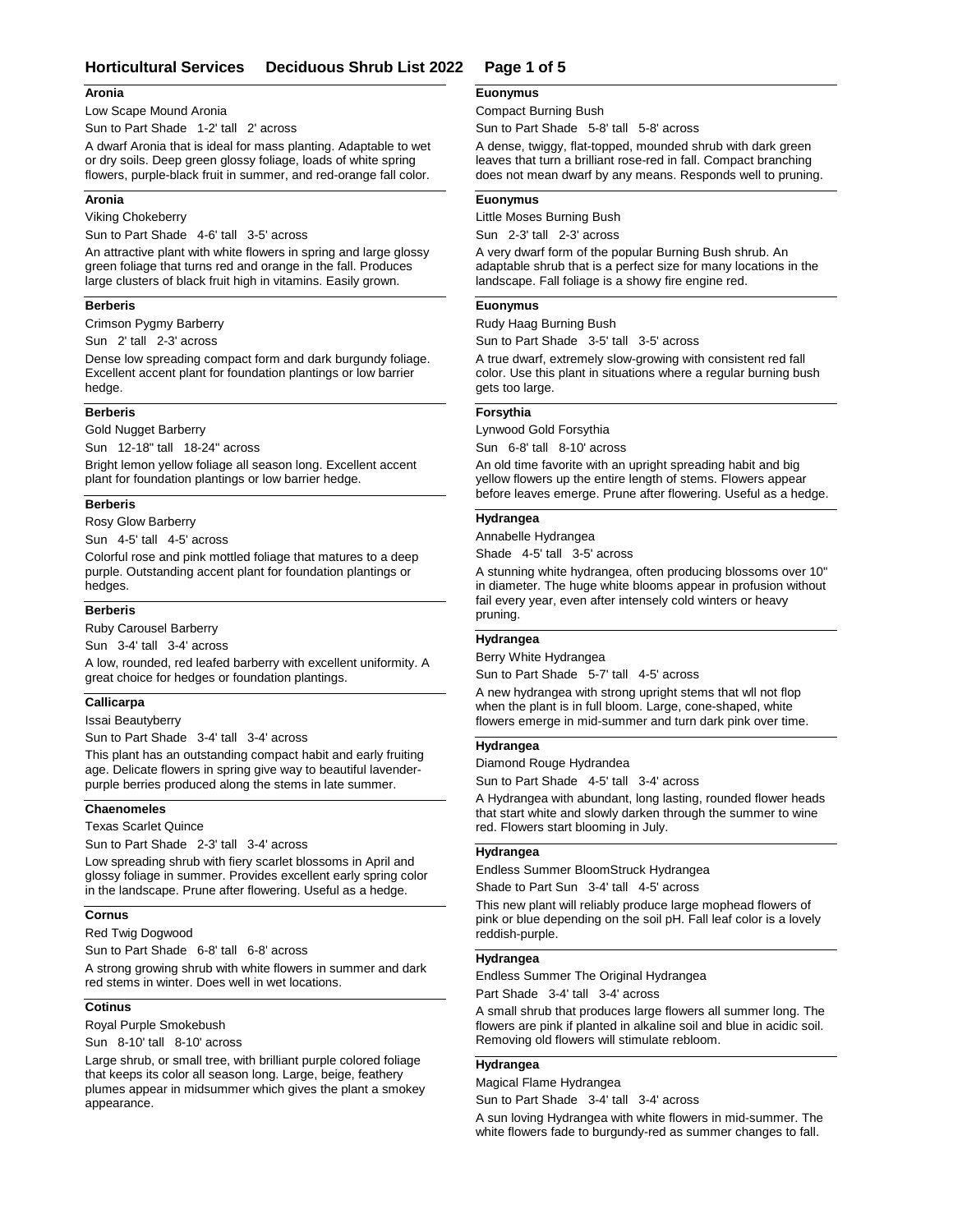### **Horticultural Services Deciduous Shrub List 2022 Page 2 of 5**

#### **Hydrangea**

Oakleaf Hydrangea

Part Shade 4-6' tall 4-6' across

Large, leathery, oak-shaped leaves develop spectacular fall colors ranging from wine-red to purple to burgundy. July blooms go through a color transformation from white to pink to creamybronze.

### **Hydrangea**

Phantom Hydrangea

Sun to Part Shade 6-8' tall 6-8' across

An impressive Hydrangea with huge 15" cone-shaped flowers that start to appear in July. Starting out light green, slowy changing to white, then pink in fall. Upright and sturdy stems won't flop.

### **Hydrangea**

Pink Diamond Hydrangea

Sun to Shade 8-10' tall 8-10' across

Extremely large white florets emerge in July and transform to a rich pink that matures to a beautiful rose-purple. Flowers are held distinctly upright. Prune heavily in early spring. Good as hedge.

#### **Hydrangea**

Ruby Slippers Hydrangea

Sun to Part Shade 3-4' tall 4-5' across

White summer flowers quickly turn pale pink, then deepen to rose and may reach 9 inches in length. Mahogany-red fall color.

### **Hydrangea**

Strawberry Sundae Hydrangea

Part Shade to Part Sun 4-5' tall 3-4' across

Flowers emerge white in mid-summer and slowly darken to red with a compact growth habit.

#### **Hypericum**

Starburst Hypericum

Sun to Part Shade 2-3' tall 3-4' across

A very hardy shrub with bluish-green foliage. Bright yellow flowers that appear to be miniature starburst cover the plant in June. Makes a lovely facer plant or hedge.

### **Itea**

Henry's Garnet Sweetspire

Sun to Part Shade 3-5' tall 4-6' across

Fragrant white flowers in June and July. Prefers moist, fertile soils. Foliage changes to a scarlet crimson in the fall. Tolerates wet locations.

### **Ligustrum**

Golden Vicary Privet

Sun 6-8' tall 5-6' across

Compact shrub with waxy, bright yellow leaves. Produces white flowers in June, and black berries in September, when not pruned. Tolerant of heavy pruning, and excellent for hedges.

### **Lonicera**

Honeybush Honeysuckle

Sun 2' tall 4' across

Sprays of old fashioned honeysuckle flowers of red and cream adorn this plant from June-August. Produces a wonderful fragrance. Groundcover form of our native climber.

### **Physocarpus**

Amber Jubilee Ninebark

Sun 5-6' tall 3-4' across

A new plant selection with striking foliage in glowing tones of orange, yellow, and gold. Rounded and dense in habit, delicate white blooms in spring, red and purple fall foliage.

# **Physocarpus**

Darts Gold Ninebark

Sun to Part Shade 4-5' tall 4-5' across

Great for a splash of color, the bright golden-chartreuse foliage really stands out in the landscape all summer long. In fall the leaves gain a bronze tint. White flowers bloom in summer.

#### **Physocarpus**

Festivus Gold Ninebark

Sun 3-4' tall 3-4' across

An improved dwarf Ninebark with bright gold foliage. It maintains its yellow coloration throughout the season and is great in the landscape. Drought tolerant and very adaptable.

#### **Physocarpus**

#### Little Angel Ninebark

Sun to Part Shade 20-24" tall 20-24" across

A very dwarf form of Ninebark with, gorgeous orange-red foliage in spring that darkens to burgundy in summer. Blooms in summer with white flowers, followed by dark fruit. Thrives in any soil type

#### **Physocarpus**

Little Devil Ninebark

Sun to Part Shade 3-4' tall 3-4' across

A new compact Ninebark with deep burgundy foliage. Will make a wonderful accent in any garden with its dark foliage and white flowers in June. An easy care plant that needs little attention.

#### **Prunus**

Dwarf Flowering Almond

Sun to Part Shade 4-5' tall 3-4' across

Memories of Grandma flood back with this old time favorite. Double pink flowers line the stems in early spring. Followed by bright green, shiny foliage. Very showy when in bloom. Useful as hedge.

## **Prunus**

Purpleleaf Sandcherry

Sun to Part Shade 6-8' tall 5-8' across

Upright shrub producing small pale pink blossoms in spring and deep burgundy summer foliage. Excellent accent plant for foundation, border plantings or hedges.

### **Rhamnus**

Tallhedge Buckthorn

Sun 10-15' tall 2-3' across

A rapid growing shrub with a narrow columnar growth habit and glossy, dark green foliage. Beautiful berries appear in late summer add interest to this plant.

#### **Rhus**

Gro Low Sumac

Sun to Part Shade 2-3' tall 6-8' across

A low spreader with glossy green foliage, good flower and fruit production, and superb orange-red fall color. A low maintenance groundcover. Great for tough areas. Tolerates dry soils.

#### **Rhus**

Tiger Eyes Staghorn Sumac

Sun to Part Shade 6' tall 6' across

A beautiful golden-leafed form of cutleaf Staghorn Sumac. New growth is light green quickly turning yellow, with the fall colors ranging from yellow to intense scarlet. An excellent accent plant.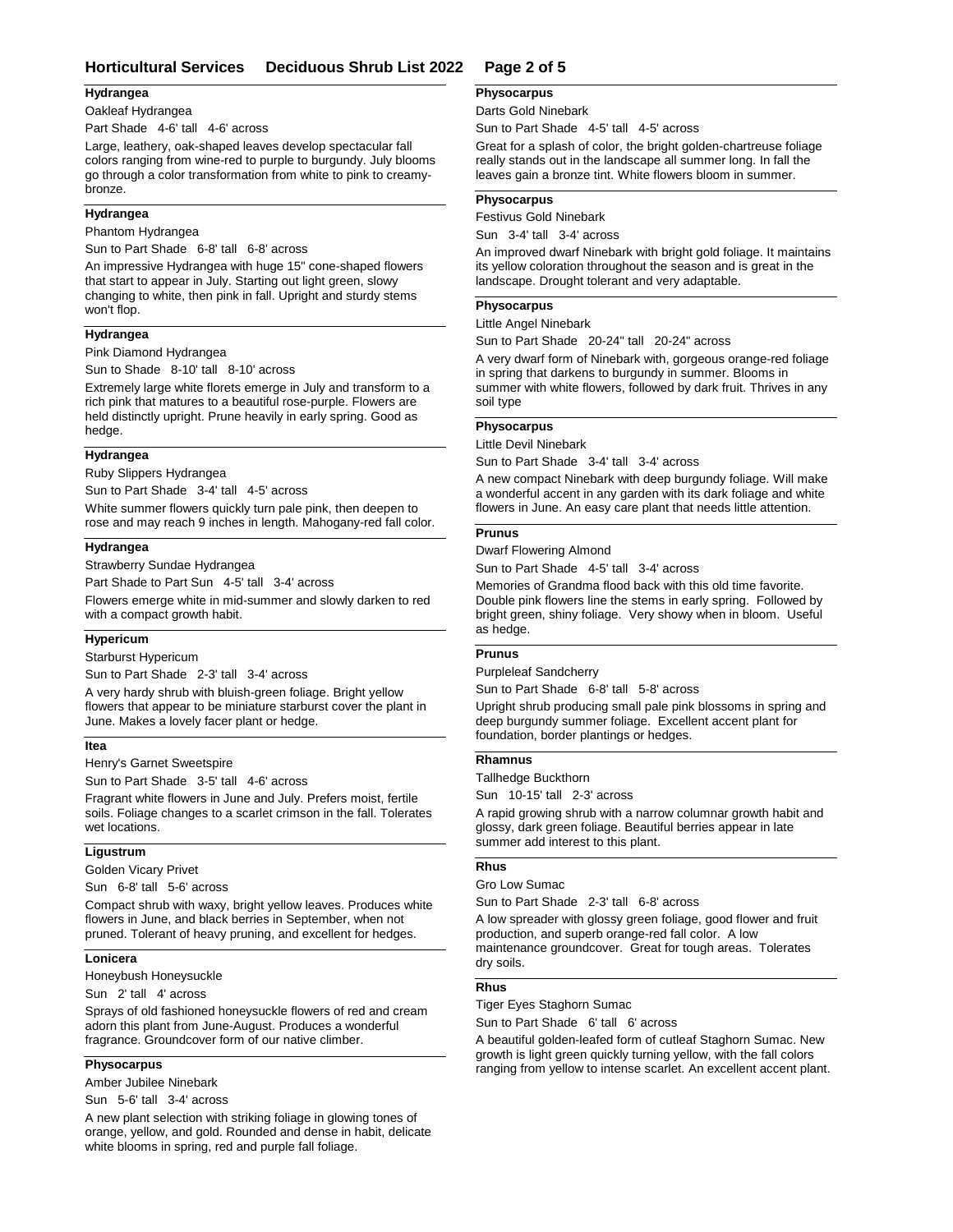### **Rosa**

#### At Last Rose

Sun 2-3' tall 2-3' across

Finally - a fragrant modern rose. This shrub rose will produce fully-petaled fragrant orange flowers throughout the year. The plant has handsome glossy foliage and vigorous growth.

#### **Rosa**

Burning Embers Rose

Sun 2-3' tall 3' across

Orange double flowers w/darker orange edge that cover the shrub all season long. Glossy foliage is resistant to both insects and disease.

### **Rosa**

Double Knock Out Rose

Sun to Part Sun 3-4' tall 3-4' across

Twice the number of petals as Knockout makes this rose a big hit. Red blooms from early June to hard frost. Winter hardy and some shade tolerance.

### **Rosa**

Italian Ice Rose

Sun 16-24" tall 24-30" across

Italian Ice Rose's orange buds open to soft yellow flowers melting into pink blushed margins. The Peace-like color is set off by its dark green, glossy foliage. Semi-double, self-cleaning flowers

#### **Rosa**

Knock Out Rose

Sun to Part Sun 3-4' tall 3-4' across

Deep cerise buds open to blooms of cherry red backed by deep foliage tinged with burgundy. In fall, foliage takes on a deeper burgundy cast and bright orange-red hips appear. Very disease resistant.

### **Rosa**

Lady Elsie May Rose

Sun 30-36" tall 24" across

This vigorous shrub rose grows quickly into a mounded plant with lush waxy, green foliage and a profusion of coral-pink blossoms throughout the summer and fall. Excellent disease resistance.

### **Rosa**

Peach Drift Rose

Sun 1-2' tall 2-3' across

A beautiful ground cover rose with double flowers that open a dark motled peach blend and slowly turn to a light peach color.

#### **Rosa**

Red Drift Rose

Sun 1.5' tall 2-3' across

A petite rose plant with great abundances of small red flowers with white eyes. Makes a great fill-in plant and will brighten up a dull spot in your landscape. Blooms from late spring till frost.

### **Rosa**

Sunrise Sunset Rose

Sun 2-3' tall 2-3' across

As the name implies, Sunrise Sunset is a stunning blend, with bright fuchsia-pink petals, blending to apricot near the center. Its dense low growing habit makes it excellent as a groundcover.

### Top Gun Rose **Rosa**

Sun 36-48" tall 36-48" tall

A new rose variety bred for disease resistance. This rose has deep glossy green foliage all season, and ruby-red semidouble flowers in spring through fall. Has shown resistance to rose rosette disease

## **Salix**

Flamingo Willow Sun to Part Shade 4-5' tall 4-5' across

An interesting willow with the foliage emerging pink than slowly fading to green and white. Cut back hard in the spring and shear to maintain variegation. Good for wet sites.

#### **Salix**

Iceberg Alley Sageleaf Willow

Sun 3-5' tall 3-5' across

A very hardy shrub with powdery, silver foliage. It blooms in spring with a very pretty silver catkin with red stamens that can be cut for early spring decorations. A great addition to the landscape.

### **Sambucus**

Lemony Lace Sambucus

Sun to Part Sun 3-4' tall 3-4' across

A very hardy cut-leaf elderberry with bright golden foliage. Lemony Lace is a colorful, shaggy mound of gold with red new growth. White spring flowers produce red fruit in fall. Prefers moist soil.

#### **Sorbaria**

Matcha Ball Ash Leaf Spirea

Sun 2-3' tall 3-4' across

A small shrub forming a round ball of pretty fern-like foliage in a fresh shade of green. Foliage emerges with a range of colors from red to an orange peach, maturing to green.

#### **Spiraea**

#### Alpine Spirea

Sun to Part Shade 12-15" tall 2-3' across

A dwarf, compact plant with small blue-green leaves and dainty, pink, powder puff flowers. An excellent landscape plant that combines well with other plants. Prune in early spring.

#### **Spiraea**

Dakota Goldcharm Spirea

Sun 12-15" tall 2-3' across

A dwarf, gold leafed spirea with bronze tips and bright pink flowers. An outstanding plant for the front of the border or even the perennial garden! Prune in early spring.

### **Spiraea**

Double Play Candy Corn Spirea

Sun to Part Shade 12-24" tall 12-24" across

A spirea with a sweet display of bright candy apple red foliage in early spring. The foliage matures a pineapple yellow color, contrasting with the new growth. Dark purple blooms in late spring.

#### **Spiraea**

Gold Mound Spirea

Sun 18-24" tall 2-3' across

A bushy plant with bright yellow foliage all season. Clusters of light pink flowers in June and July. Outstanding accent plant for color or contrast in a foundation planting. Prune in early spring.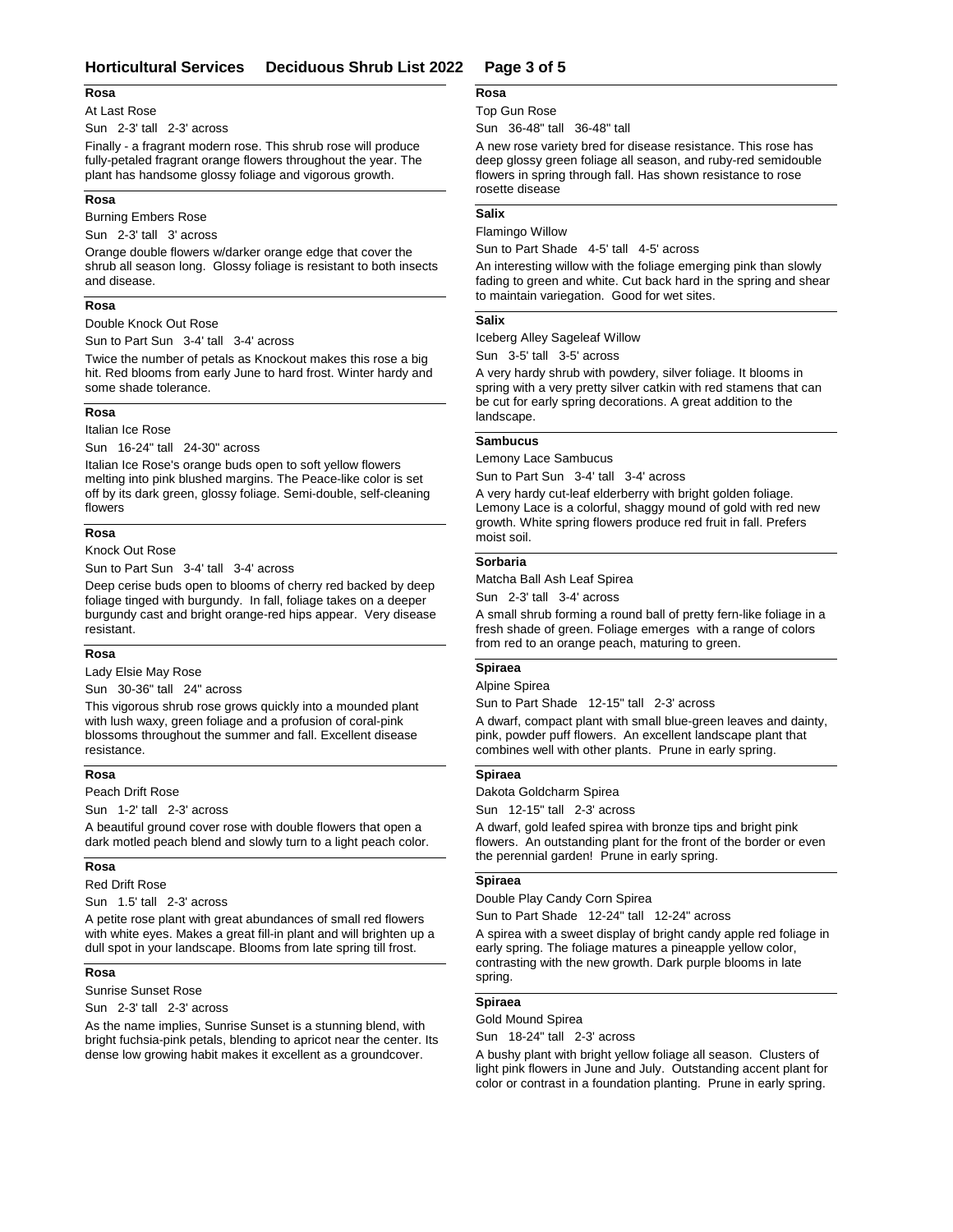### **Horticultural Services Deciduous Shrub List 2022 Page 4 of 5**

#### **Spiraea**

Little Princess Spirea

Sun 2-3' tall 3' across

Dwarf mounding, compact shrub with lavender-pink flowers from June to Sept. Blue-green leaves in summer changing to reddishpurple in fall. Prune in early spring. Great as a low hedge.

#### **Spiraea**

Magic Carpet Spirea

Sun 18-24" tall 2' across

A dwarf spirea with vibrant red leaf tips above a backdrop of bright gold foliage. Add pinkish-purple flowers in summer and you have season long interest. Prune in early spring. Good low hedge.

#### **Spiraea**

Neon Flash Spirea

Sun 3' tall 3' across

This shrub lights up the summer landscape with neon red flower clusters. New foliage emerges with purplish tint, turns green and changes to dark burgundy in fall. Prune in early spring. Good hedge.

#### **Spiraea**

Norman Spirea

Sun 2-3' tall 3' across

A very fine, semi-dwarf, upright mound of rosy pink flowers. Best fall color of spireas; raspberry-purple to red foliage. Makes a great little hedge or low foundation plant. Prune in early spring.

#### **Spiraea**

Snow White Spirea

Sun 4' tall 3-4' across

Cascading pure white flowers in April or May. Dark blue-green foliage forms a vase shaped shrub. Good shrub for hedges or shrub borders. Prune after flowering in the spring.

#### **Syringa**

Betsy Ross Lilac

Sun 8-10' tall 8-10' across

An American beauty that thrives even in hot climates. Selected for its pure white flowers, compact, rounded growth, and mildew tolerance. Thick dark green foliage.

#### **Syringa**

Bloomerang Dark Purple Lilac

Sun 4-6' tall 4-6' across

A medium sized Lilac with Purple flowers in mid-spring. The bloom is heavy in spring with abundant fragrant flowers, followed in summer with a second lighter bloom.

#### **Syringa**

Common Purple Lilac

Sun 12-15' tall 8-12' across

Old-fashioned lilac that is everyone's favorite. Lavender-purple flowers that appear in May are the most fragrant of all lilacs. Good for screens and windbreaks. Prune after flowering in spring.

### **Syringa**

Declaration Lilac

Sun 8-10' tall 6-8' across

A plant selection from the National Arboretum. It was selected for its large, fragrant, dark reddish-purple flowers and clean foliage. With an upright growth habit. It blooms before other lilacs.

#### **Syringa**

Dwarf Korean Lilac

Sun 4-5' tall 5-7' across

A very hardy, low growing lilac with lavender colored blossoms. Very fragrant. Dense, dark green, mildew resistant foliage. Excellent foundation plant. Prune after flowering in spring.

#### **Syringa**

Purple Persian Lilac

Sun 4-6' tall 5-10' across

Vigorous upright growing Lilac with dark green leaves and arching branches. Profusion of fragrant lilac-purple blossoms in spring. Great for general planting because of free blooming qualities.

### **Syringa**

Royal Purple Lilac

Sun 8-10' tall 6-8' across

This is an early blooming hybrid with fragrant, dark purple double flowers.

# **Viburnum**

Cayuga Viburnum Sun to Part Shade 6-7' tall 6-7' across

A large rounded shrub with very fragrant flowers in late April and early May. The flower buds are a light pink opening into waxy white flowers. Russet-red fall color.

### **Viburnum**

Compact European Cranberrybush Viburnum

### Sun 4-5' tall 5-6' across

A compact Viburnum with single white flowers in spring followed by showy scarlet friut which hangs on till spring. Excellent in mass plantings.

#### **Viburnum**

Dwarf European Cranberrybush Viburnum

Part Sun to Shade 2-3' tall 2-3' across

A selected form of V. opulus. An extremely dense mounded form, requiring no trimming. Poundation plant or low hedge. Tolerant of wet soils. Rarely flowers

### **Viburnum**

Emerald Triumph Viburnum

Sun to Shade 5-6' tall 5-6' across

A compact, rounded shrub with glossy, deep emerald, green leaves. Creamy-white flowers in May are followed by red fruits turning black in late summer. Good for foundations and shrub borders.

### **Viburnum**

Koreanspice Viburnum

Sun to Part Sun 6-8' tall 5-6' across

A classic Viburnum with pink buds in early spring expanding to reveal white snowball flowers with the most delicious spicysweet scent. Beautful burgandy fall color in fall.

### **Viburnum**

Popcorn Viburnum

Sun to Part Sun 4-6' tall 4-6' across

Blooms form large balls and resemble snowballs. Foliage is small and leathery, turning burgundy in the fall. Compact rounded shrub makes a great foundation, hedge, or specimen plant.

#### **Viburnum**

Raspberry Tart Viburnum Sun to Part Shade 4-5' tall 4-5' across

A compact shrub that will grow in a wide variety of conditions. It has white flowers in spring, bluish-black fruit in late summer, and brilliant raspberry to wine fall color.